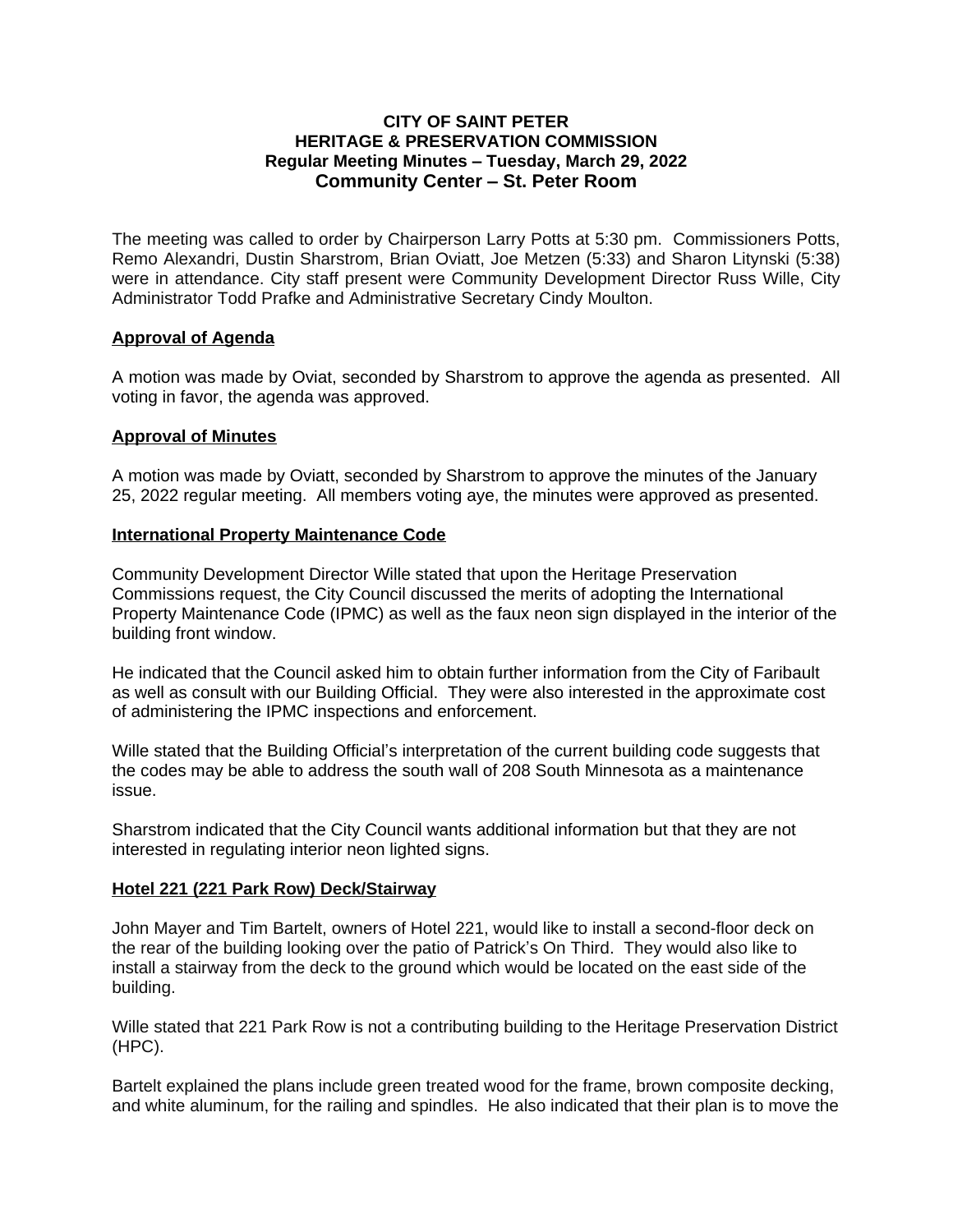exterior door on the second floor from the east to west side and change out the window on the east side from a crank out to a double hung.

Wile reminded the Commission they would only be approving the deck and stairway and indicated that the relocation of the door and window change out must be brought back to the HPC for approval.

A motion was made by Oviatt, seconded by Sharstrom to approve the deck and stairway as presented. All members voting aye, the motion carried.

## **Eric Harriman (101 South Minnesota Avenue) – Structural Evaluation**

Director of Community Development Wille reported that Eric Harriman, owner of 101 South Minnesota Avenue, has contracted with GP Engineering to undertake analysis of the structural integrity of the building.

He indicated that the evaluation suggests the building can be repaired and is salvageable. Harriman is soliciting price quotes from licensed contractors to undertake the restoration project.

Should the structure be rebuilt as it was, Harriman would not need HPC approval. If there are any alterations to the outside of the building, HPC approval is needed.

Oviatt expressed his concern that the building isn't sheltered from the elements. He said that with the freeze-thaw cycle and the spring rains, there will be additional damage.

#### **Altelier (202 South Minnesota) – Signage Review**

Cheryl Klages and her daughter have moved their alteration shop from Inspire Boutique to 220 South Minnesota Avenue.

In order to denote their new location and expansion of services, Klages has proposed the installation of a sign above the Minnesota Avenue doorway. The backing of the sign would be a flat black color. Klages would like to re-use the Govenaires lettering that was previously used on the store front.

Klages also added she would like to apply a 10" vinyl applique on the inside of the window.

A motion was made by Litynski, seconded by Sharstrom to approve the sign as submitted. All members voting aye, the motion was approved.

#### **Reports**

#### **Historic Preservation Easements-(Tom Hagen/Jessica Becker, MCHS)**

Community Development Director Wille reported that he had met with Tom Hagen of North Mankato. Mr. Hagen is a proponent of historic preservation and provided a summary of a proposal to establish a Historic Preservation Easement program.

Mr. Hagen reported that both the Blue Earth Historical Society and Nicollet County Historical Society have expressed preliminary interest in exploring more regarding preservation easements.